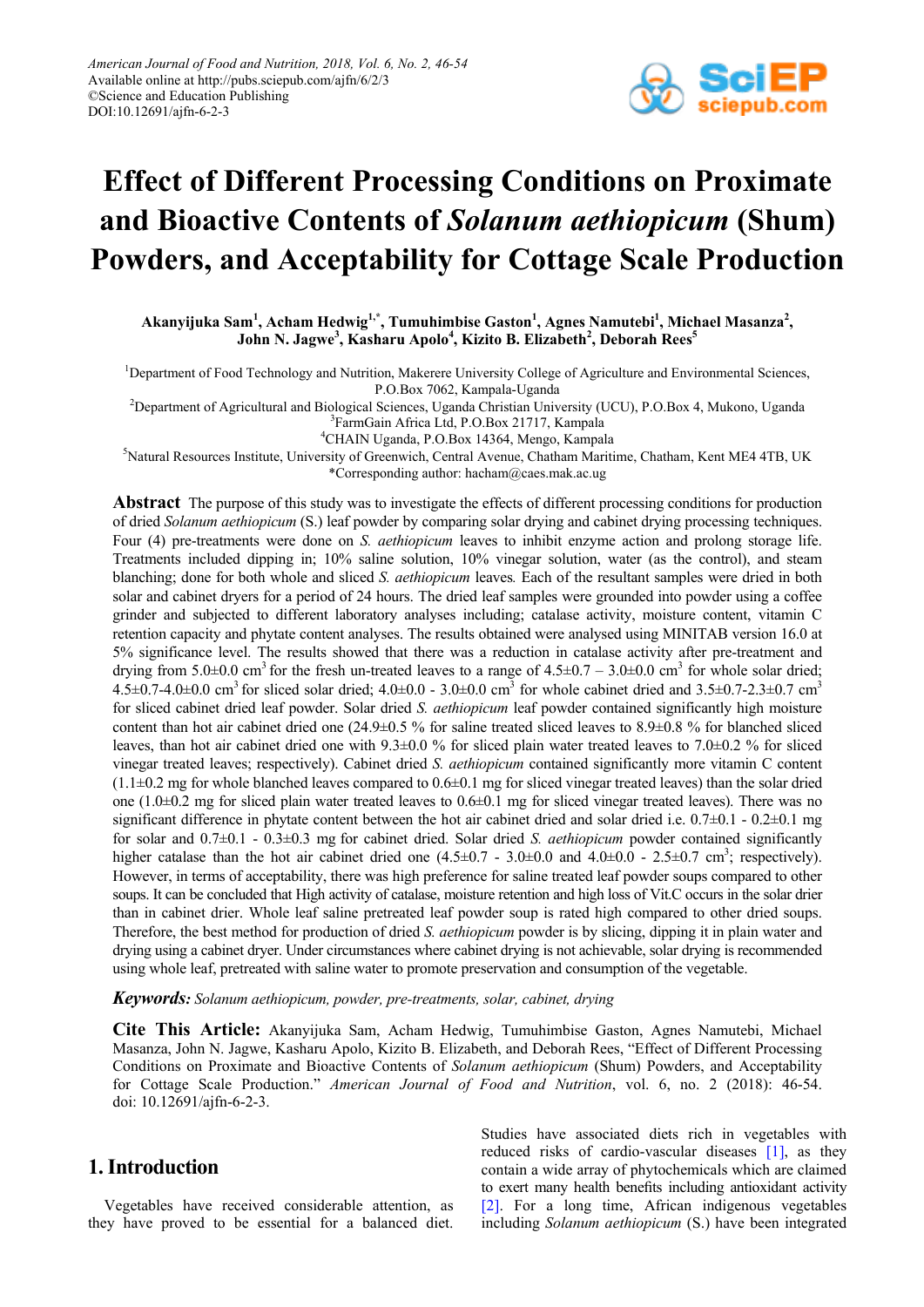in a community culture for use as food [\[3\].](#page-7-2) There is now increasing awareness of their nutritional value as well as demand by consumers even in dynamic markets such as supermarket[s \[4\].](#page-7-3) World Health Organization recommends daily intake of 400g per capita (WHO, 2005); which the Sub Saharan region does not even meet half of it [\[5\].](#page-7-4) Children, especially the school going and the elderly are more affected by low intake because of their poor meal frequency [\[6\].](#page-7-5)

Fresh vegetables are known to be highly perishable due to the high moisture content (around 80%) and can deteriorate over a short period of time if not properly handled [\[7\].](#page-7-6) Drying of vegetables is a means of removing water to halt the growth of spoilage microorganisms, as well as stop the occurrence of enzymatic or non-enzymatic browning reaction [\[8\]](#page-7-7) thus; preserving its structure, sensorial characteristics and nutritional value. Drying therefore appears as a necessary step to enabling later use of vegetables [\[9\].](#page-7-8) Many researchers have reported the effect of different methods and influence of drying conditions on the vitamin C content  $[10]$ , how high dietary intakes of phytate reduces bioavailability and causes poor retention of zinc.

Seasonality in intake is also noted which is matched with the rainfall patterns in the country [\[11\].](#page-7-10) Scarcity is therefore characteristic of this relish in times of limited rainfall but coupled by the fact that there is limited or no collection at all from the wild, exacerbated by high postharvest losses. Preservation can serve the purpose of evening out seasonality of vegetables, and thus improve availability and utilization. But doing all the above needs proper control of physical, chemical and biological processes that lead to deterioration. Among the ways of preservation is dehydration which can be done by solar drying and use of a convectional hot air oven. Solar drying is more feasible and adaptable in most areas in Uganda due to ready availability of solar energy.

Dried fruits and vegetables are widely used by the confectionary, bakery, sweet and distilling industries in various sauce, teas, puddings, garnishments and food for infants and children. Applications particularly include fruits and vegetables powders used as intermediate products in the beverage industry, as functional food additives improving the nutritional value of foodstuff, as flavoring agent (in ice creams, yogurts, fruit bars) or also as natural colorants [\[12\].](#page-7-11) Vegetable powders likewise serve as ingredients in instant noodles, dried soups and other food recipes [\[4,8,13\].](#page-7-3) However [\[14\],](#page-7-12) recommended that in the drying of vegetables, the performance of solar driers be evaluated and compared with other drying technologies for effectiveness. Electrical cabinet driers and conventional oven driers are known to produce high quality products [\[15\]](#page-7-13) and can therefore provide a good benchmark for evaluating the applicability of solar drying in production of dried *S. aethiopicum* powder, especially in rural conditions where use of the two conventional methods can be limited.

This study therefore aimed at investigating the effect of different processing conditions in the production of dried *S. aethiopicum* powder, comparing solar drying and convectional hot air oven techniques of processing. The resultant powder was assessed for nutritional quality, which in the long run could act as a process for control of food and nutrition insecurity. Developing the dried *S. aethiopicum* powder will provide the community with a

cheap, convenient nutritious product for households that will provide all year round availability and combat micronutrient deficiencies. The dried powder may also be important for consumption by the children and the elderly in particular who often times find the texture of greens to be stringy and difficult to chew.

#### **1.1. Materials and Method**

Different bunches of fresh S. aethiopicum were selected randomly from a garden in Gayaza, Kampala. The vegetables were removed from the garden in the morning around 9am to avoid any sun drying on the day they were pre-treated. Samples of fresh *S. aethiopicum* were selected randomly to reduce any bias in sampling. During the picking process (i.e. the process of separation of leaves from the main stocks), well-looking soft leaves were picked and the ones that looked infected by pests were discarded.



**Figure 1.** *Solanum aethiopicum* being harvested in the garden

#### **1.2. Sample Treatment**

The leaves were destalked and washed under running water to remove any dirt and contaminants. Fresh leaves were divided into two lots, that is; whole fresh leaves and the other sliced into uniform sizes using a stainless steel knife, now termed as sliced leaves. After separating into these two lots, both were subjected to separate enzyme treatments which included; steam blanching for two minutes (at 100° C), dipping in 10% saline solution, dipping in 10% vinegar solution, and dipping in water to act as a control, to stop enzyme action and prolong storage life. The resultant enzyme treated leaf samples were subjected to drying under two different drying conditions including the solar drying and electrical cabinet hot air drying, and kept in these dryers for a period of 24 hours. The solar dried and hot air dried samples were later milled to a powder using a coffee grinder, packaged in air-tight polythene bags, sealed and stored at ambient conditions for laboratory analyses. The study profile is presented on Figure 2.

## **2. Laboratory Analysis**

#### **2.1. Catalase Activity**

Test for the activity of the catalase enzyme was done following the procedure described by [\[16\].](#page-8-0) To 2-3g of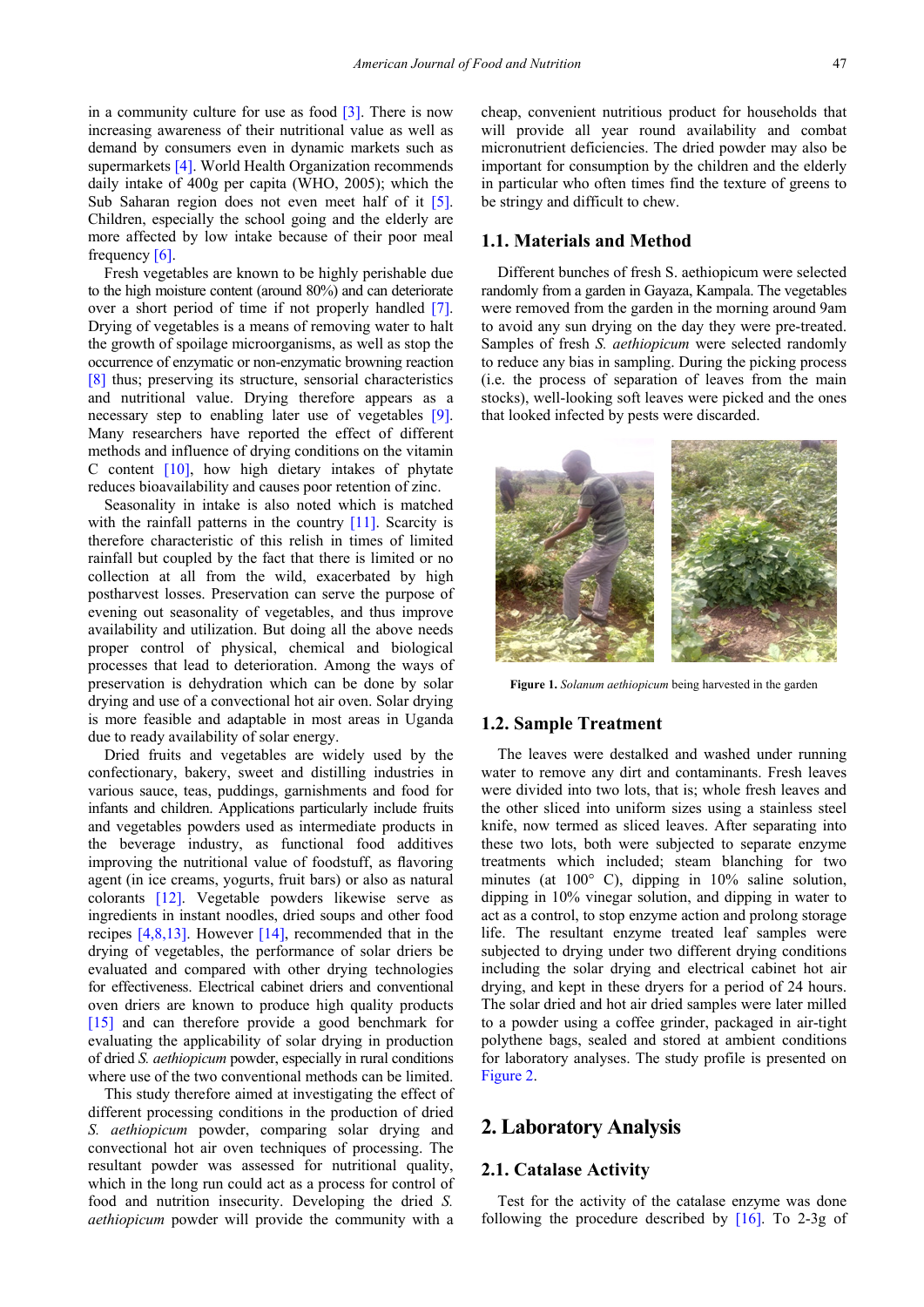each sample, 8ml of 1% hydrogen peroxide was added. The observations for catalase activity were recorded immediately after 3 minutes since the reactions were all generally slow and did not last long. The extent of bubbling for 3 minutes and a Likert scale was used to rate the catalase activity. The height of the rate of effervescence was taken with a metre ruler and results were recorded in cm<sup>3</sup>. A scale of  $1 - 5$  was used for rating the catalase activity where 1 was no observable change and 5 was: highest effervescence.

#### **2.2. Moisture Content**

Moisture content was determined according to [\[17\].](#page-8-1) Two (2) g of each sample were weighed out in an aluminium dish. The dishes containing samples were placed in a convection oven (Gallenkamp convection oven, size 2, SG93/08/850, United Kingdom) and dried for around 14 hours. When drying was complete, samples were removed and placed in a desiccator to cool for 30 minutes. The dry samples were weighed. The moisture content (%) was calculated as;

Moisture content 
$$
(\%) = \frac{W2 - W3}{W2 - W1} \times 100
$$

Where;

 $W1$  = weight of container with lid;

 $W2$  = weight of container with lid and sample before drying; and

 $W3$  = weight of container with lid and sample after drying.

#### **2.3. Vitamin C retention Capacity**

The total vitamin C content in the samples was determined by spectrophotometric method following [\[19\]](#page-8-2) procedure in which the two forms of the vitamin C, ascorbic acid and its oxidized form dehydroascorbic acid were measured. A spectrophotometer (Genesys 10uv, Thermo Electron Corporation Madison W 153711 USA) was used to measure absorbance of each sample preparation in triplicates, at a wavelength of 521nm using a 1 cm glass quartz cuvettes.

#### *Sample preparation*

Two (2) g of each sample was homogenized with 50 ml of 5% metaphosphoric acid- 10% acetic acid solution, and transferred into a 100 ml volumetric flask through glass wool in funnel to trap solid particles, then shaken gently to a homogeneous dispersion. This was diluted up to the mark with the 5% metaphosphoric acid-10% acetic acid solution. The resultant solution was then used for the determination of vitamin C content. For the standard solution, stock standard solution containing 0.5 mg/ml (500-ppm) of ascorbic was prepared in water by dissolving 0.05 g of AA in 100 ml of water and stored in a glass stoppered bottle. Solutions of variable concentrations were prepared by diluting the stock solution in water. Standard solutions of ascorbic acid dilutions were as follows; 0.025mg, 0.05mg, 0.1mg, 0.15mg, 0.2mg, 0.25mg, 0.3mg. A sample solution (500mg) was pipetted out in triplicates into clean dry test tubes. Two drops of Bromine water was added to the sample solution to oxidize the ascorbic acid to dehydroascorbic acid and then a few drops of thiourea

were added to remove the excess bromine. To both the sample and standard solutions, 1 ml of 2, 4- DNPH solution was added and mixed thoroughly. For the completion of the reaction, all the standards, samples and blank solution were kept at temperature of 37°C for 3 hours in a water bath (thermostatic). After this incubation all of those were cooled in an ice bath and treated with 5 ml of 85% sulphuric acid and vortex. As a result, a coloured red solution was obtained whose absorbance was read at 521 nm.

#### **2.4. Phytate Content**

Phytic acid content was determined according to procedures developed by [\[20\].](#page-8-3) To 1.0g of each of the sample powders, 2.4% HCl and 4% NaCl were added and thoroughly mixed to extract out the phytate. The extracted sample was placed in a 100ml volumetric flask. This was left to stand for 30 minutes. Ten (10) ml of the resultant solution was removed and placed in a 50mls volumetric flask which was topped up with water. About 13ml were then put in falcon tubes and centrifuged for 15 minutes. One (1) ml was then removed and put in a test tube which was topped up with 9mls of water and vortexed. The solution was divided into 3 samples of 3 mls each, put in test tubes, and had 1ml of wading reagent (0.3g of 5-sulfosalicylic acid dehydrate puriss and 0.03g of FeCl3 Hexahydrate) in 100mls of water added and vortexed. A series of calibration standards containing 0, 1.12, 2.24, 3.36, 5.6, 7.84, or 11.2 mg L–1 PA-P were prepared from sodium phytate (Sigma, St. Louis, MO), the P content of which was estimated at 18.38%.

#### **2.5. Sensory Evaluation**

The sensory attributes including colour, aroma, texture, thickness, taste, aftertaste, appearance and overall acceptability were evaluated using the 9-point hedonic scale score card by a panel of 33 judges. Each attribute was scored based on its intensity scaled on the 9-point hedonic scale  $(1=$  Dislike extremely,  $2=$  Dislike very much,  $3=$  Dislike moderately,  $4=$  Dislike slightly,  $5=$ Neither like nor dislike,  $6=$  Like slightly,  $7=$  Like moderately, 8= Like very much, 9= Like extremely). This was only done for the solar dried samples.

#### **2.5.1. Cooking Procedures**

Each recipe was standardized with 20g of tomato and 5g onion, which were fried together as ingredients and added into 15mls of oil. This mixture was designated as the 'basic recipe' for the formation of soups from the various samples of dried flours and fresh *S. aethiopicum* (as control). The decision not to vary the methods of cooking so much was so as to examine the contribution of each of the respective flours to the sensory attributes. The soups from various powders was cooked for a period of 15 minutes, cooled and served to the panelists. Altogether, eight (8) samples of dried flours of *S. aethiopicum* coded using three digit codes were evaluated including;

- 444= fresh leaf (as control),
- 321= dried sliced with vinegar,
- 355= dried whole in water,
- 511= dried whole blanched,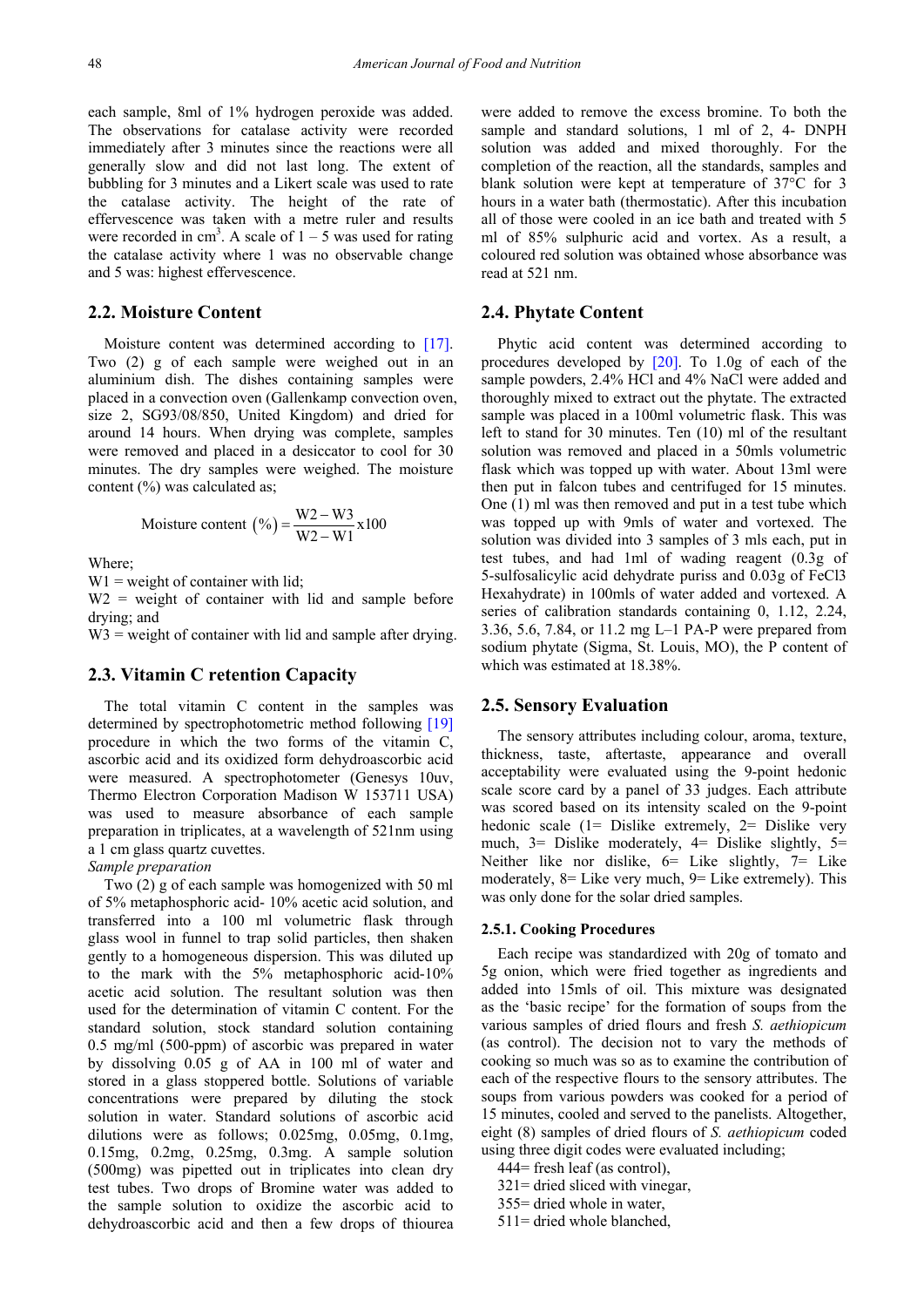146= dried sliced in water, 198= dried sliced in saline, 261= dried whole in vinegar, 423= dried whole in saline, and 635= dried sliced blanched; were evaluated.

## **3. Data Analysis**

Data was analyzed using MINITAB version 16.0. Descriptive statistics were carried out for moisture content, vitamin C retention and phytate content. One way ANOVA tests and Duncan's multiple range test  $(P<0.05$ level) were used to compare between means.

## **4. Findings**

#### **4.1 Catalase Activity**

The effect of pre-treatment of *S. aethiopicum* on catalase activity and on the chemical properties of the powder.

The results for the effect of pre-treatment on catalase activity indicated a general decline in activity, with drying and pre-treatment [\(Table 1\)](#page-3-0).

The fresh sample had an activity value of  $5.0 \pm 0.0 \text{ cm}^3$ , and there was a general decline from this value following different pre-treatment methods. The lowest values attained were  $3.0 \pm 0.0$  and  $2.3 \pm 0.7$  cm3 for solar and cabinet dried samples; respectively. Pre-treatment and drying therefore have an impact on catalase activity, which is key to keeping quality in vegetables.

## **4.2. Moisture, Vitamin C and Phytate Content**

The results of this study showed that after pre-treatments and drying, there was a significant reduction in moisture content ranging between 24.87±0.45 % for saline treated sliced leaves to 8.90±0.84 % for blanched sliced leaves in solar drying, compared to  $9.28 \pm 0.04$  % for sliced plain water treated leaves to 6.99±0.16 % for sliced vinegar treated leaves in cabinet drying; respectively). This reduction in moisture content is good because it can lead to reduced susceptibility to microbial contamination in the dried leaf powder.

After pre-treatments and drying, there was a reduction in vitamin C content, with cabinet dried *S. aethiopicum* containing more vitamin C content  $(1.08\pm0.22 \text{ mg}$  for whole blanched leaves to 0.63±0.08 mg for sliced vinegar treated leaves) than the solar dried one (1.04±0.20 mg for sliced plain water treated leaves to  $0.61 \pm 0.07$  mg for sliced vinegar treated leaves). Findings also revealed a significant reduction in phytate content following pre-treatment and drying with a range of  $0.68 \pm 0.11 - 0.24 \pm 0.06$  mg/100g for the solar dried and  $0.68\pm0.11 - 0.31\pm0.07$  mg/100g for cabinet dried *S. aethiopicum* leaf powder.

**Table 1. The trends of catalase activity of dried** *S. aethiopicum* **upon reduction in size and pre-treatment**

<span id="page-3-0"></span>

| Method of drying | Size<br>reduction<br>method | Pre-treatment<br>method       | Catalase activity<br>Average rate<br>(cm <sup>3</sup> ) |
|------------------|-----------------------------|-------------------------------|---------------------------------------------------------|
| Solar drying     | Whole                       | Saline                        | $4.0 \pm 0.0$                                           |
|                  |                             | Vinegar                       | $4.5 \pm 0.7$                                           |
|                  |                             | <b>Blanched</b>               | $3.5 \pm 0.7$                                           |
|                  |                             | Plain water                   | $3.0 \pm 0.0$                                           |
|                  | Sliced                      | Saline                        | $4.0 + 0.0$                                             |
|                  |                             | Vinegar                       | $4.5 \pm 0.7$                                           |
|                  |                             | Blanched                      | $4.0 \pm 0.0$                                           |
|                  |                             | Plain water                   | $4.5 \pm 1.4$                                           |
| Cabinet dryer    | Whole                       | Saline                        | $3.0 \pm 0.0$                                           |
|                  |                             | Vinegar                       | $4.0 \pm 0.0$                                           |
|                  |                             | Blanched                      | $3.0 \pm 0.0$                                           |
|                  |                             | Plain water                   | $3.0 \pm 0.0$                                           |
|                  | Sliced                      | Saline                        | $3.0 \pm 0.0$                                           |
|                  |                             | Vinegar                       | $2.3 \pm 0.7$                                           |
|                  |                             | Blanched                      | $3.5 \pm 0.7$                                           |
|                  |                             | Plain water                   | $2.5 \pm 0.7$                                           |
|                  | Fresh                       | Un-dried, no<br>pre-treatment | $5.0 \pm 0.0$                                           |

Where; 1: no observable change; 2: very low effervescence; 3: low effervescence; 4: moderate effervescence; 5: highest effervescence.

| Table 2. Moisture, vitamin C and phytate content in the dried S. <i>aethiopcum</i> leaf powder |  |  |
|------------------------------------------------------------------------------------------------|--|--|
|------------------------------------------------------------------------------------------------|--|--|

| Method of<br>drying | Size reduction<br>method | pre-treatment<br>method | Moisture content<br>$(\%)$     | Vitamin C content<br>(mg/100)   | Phytate content<br>(mg/100)  |
|---------------------|--------------------------|-------------------------|--------------------------------|---------------------------------|------------------------------|
|                     |                          | Saline                  | $15.86 \pm 0.51^b$             | $0.62 \pm 0.11$ <sup>e</sup>    | $0.46 \pm 0.11^{ab}$         |
|                     | Whole                    | Vinegar                 | $10.07 \pm 0.44$ <sup>fg</sup> | $0.68 \pm 0.17$ <sup>de</sup>   | $0.68 \pm 0.11$ <sup>a</sup> |
| Solar dryer         |                          | Blanched                | $11.81 \pm 0.50$ <sup>cd</sup> | $0.63 \pm 0.09$ <sup>e</sup>    | $0.37 \pm 0.08^b$            |
|                     |                          | Plain water             | $12.23 \pm 0.75$ °             | $0.66 \pm 0.11$ <sup>de</sup>   | $0.41 \pm 0.08^b$            |
|                     | sliced                   | Saline                  | $24.87 \pm 0.45^a$             | $0.62 \pm 0.12^a$               | $0.24 \pm 0.06^b$            |
|                     |                          | vinegar                 | $10.38 \pm 0.68$ <sup>ef</sup> | $0.61 \pm 0.07$ <sup>e</sup>    | $0.40 \pm 0.07^b$            |
|                     |                          | Blanched                | $8.90 \pm 0.84$ <sup>h</sup>   | $0.81 \pm 0.03$ <sup>cde</sup>  | $0.40 \pm 0.07^b$            |
|                     |                          | Plain water             | $11.02 \pm 0.38$ <sup>de</sup> | $1.04 \pm 0.20$ <sup>ab</sup>   | $0.39 \pm 0.09^b$            |
| Cabinet dryer       | Whole                    | Saline                  | $8.93 \pm 0.08$ <sup>h</sup>   | $0.64 \pm 0.06$ <sup>e</sup>    | $0.41 \pm 0.14^b$            |
|                     |                          | Vinegar                 | $7.78 \pm 0.21$ <sup>j</sup>   | $1.00 \pm 0.19$ <sup>abc</sup>  | $0.68 \pm 0.11$ <sup>a</sup> |
|                     |                          | Blanched                | $7.92 \pm 0.12^{i}$            | $1.08 \pm 0.22$ <sup>a</sup>    | $0.31 \pm 0.07^b$            |
|                     |                          | Plain water             | $8.65 \pm 0.36$ hi             | $0.82 \pm 0.11^{\text{bede}}$   | $0.41 \pm 0.34^b$            |
|                     | sliced                   | Saline                  | $7.82 \pm 0.11$ <sup>j</sup>   | $0.67 \pm 0.15$ <sup>de</sup>   | $0.45 \pm 0.13^b$            |
|                     |                          | vinegar                 | $6.99 \pm 0.16^k$              | $0.63 \pm 0.08$ <sup>e</sup>    | $0.41 \pm 0.04^b$            |
|                     |                          | Blanched                | $8.66 \pm 0.31$ hi             | $0.88 \pm 0.16$ <sup>abcd</sup> | $0.31 \pm 0.26^b$            |
|                     |                          | Plain water             | $9.28 \pm 0.04^h$              | $1.04 \pm 0.13$ <sup>a</sup>    | $0.35 \pm 0.09^b$            |

Note: - Means of values for the different treatments are significantly different  $(p<0.05)$  i.e. moisture content, vitamin C and phytate, - Means that do not share a letter for the same treatment are significantly different.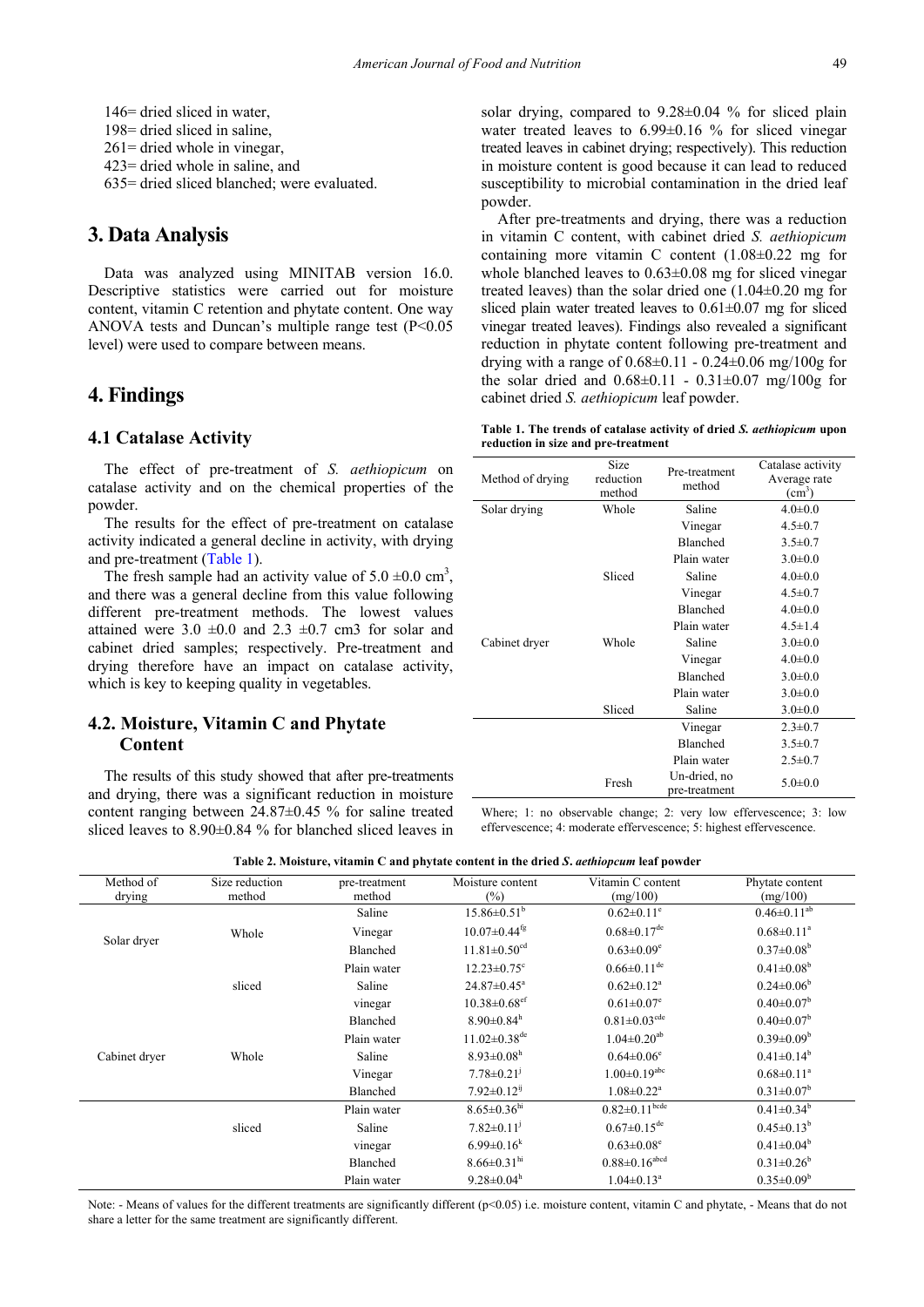## **4.3. Acceptability of the Dried** *S. aethiopicum* **Leaf Powder Products**

The overall acceptability score for the dried samples was 5.12 (ranging from 4.06 to 6.30); which clearly indicated that the dried samples were slightly liked by the panelists as compared to the score of 8.21 for fresh vegetable, which was highly rated (as liked very much) by the panelists.

Based on the mean acceptability score, the most acceptable of the dried samples was 423 (whole vegetable dipped in saline solution), followed by 198 9dried sliced in saline) and the least being 635 (sliced and blanched sample).

<span id="page-4-0"></span>

|                              |                                                                                                                                                                                                                                              | Sum of Squares | df | Mean Square | F    | Sig.     |
|------------------------------|----------------------------------------------------------------------------------------------------------------------------------------------------------------------------------------------------------------------------------------------|----------------|----|-------------|------|----------|
|                              | Between Groups                                                                                                                                                                                                                               | 9.34           | 3  | 3.11        | 1.24 | .313     |
| Overall acceptability - 321  | Within Groups                                                                                                                                                                                                                                | 72.84          | 29 | 2.51        |      |          |
|                              | Total                                                                                                                                                                                                                                        | 82.18          | 32 |             |      |          |
|                              | <b>Between Groups</b>                                                                                                                                                                                                                        | 33.56          | 3  | 11.19       | 5.65 | $.004**$ |
| Overall acceptability - 423  | Within Groups                                                                                                                                                                                                                                | 57.45          | 29 | 1.98        |      |          |
|                              | Total                                                                                                                                                                                                                                        | 90.97          | 32 |             |      |          |
|                              | Between Groups                                                                                                                                                                                                                               | 14.63          | 3  | 4.88        | 1.93 | .147     |
| Overall acceptability $-261$ | Within Groups                                                                                                                                                                                                                                | 73.43          | 29 | 2.53        |      |          |
|                              | 32<br>88.06<br>Total<br>3<br>Between Groups<br>16.32                                                                                                                                                                                         |                |    |             |      |          |
|                              |                                                                                                                                                                                                                                              |                |    | 5.44        | 1.44 | .249     |
| Overall acceptability $-511$ | Within Groups                                                                                                                                                                                                                                | 109.01         | 29 | 3.76        |      |          |
|                              | 32<br>Total<br>125.33<br>3<br>20.54<br><b>Between Groups</b><br>29<br>83.52<br>Within Groups<br>32<br>Total<br>104.06<br>3<br>Between Groups<br>11.43<br>29<br>Within Groups<br>86.63<br>32<br>Total<br>98.06<br>3<br>Between Groups<br>9.35 |                |    |             |      |          |
|                              |                                                                                                                                                                                                                                              |                |    | 6.85        | 2.38 | $.090*$  |
| Overall acceptability $-198$ |                                                                                                                                                                                                                                              |                |    | 2.88        |      |          |
|                              |                                                                                                                                                                                                                                              |                |    |             |      |          |
|                              |                                                                                                                                                                                                                                              |                |    | 3.81        | 1.26 | .301     |
| Overall acceptability - 146  |                                                                                                                                                                                                                                              |                |    | 2.99        |      |          |
|                              |                                                                                                                                                                                                                                              |                |    |             |      |          |
|                              |                                                                                                                                                                                                                                              |                |    | 3.12        | 0.82 | .494     |
| Overall acceptability - 635  | Within Groups                                                                                                                                                                                                                                | 102.52         | 27 | 3.80        |      |          |
|                              | Total                                                                                                                                                                                                                                        | 111.87         | 30 |             |      |          |

Where, 444= fresh leaf (as control), 321= solar dried sliced with vinegar, 355= solar dried whole in water, 511= solar dried whole blanched, 146= solar dried sliced in water, 198= solar dried sliced in saline, 261= solar dried whole in vinegar, 423= solar dried whole in saline, and 635= solar dried sliced blanched. \*\*. P≤0.05, \*. P≤0.1.

| Table 4. 'Overall acceptability' of the various dried samples $(n=33)$ |  |  |
|------------------------------------------------------------------------|--|--|
|------------------------------------------------------------------------|--|--|

<span id="page-4-1"></span>

|                             |                  | N                                                                                                                                                                                                                                                                                                                                                                                                                                                                                                                                  |      | Std. Deviation<br>Mean | 95% Confidence Interval for Mean |                    |  |
|-----------------------------|------------------|------------------------------------------------------------------------------------------------------------------------------------------------------------------------------------------------------------------------------------------------------------------------------------------------------------------------------------------------------------------------------------------------------------------------------------------------------------------------------------------------------------------------------------|------|------------------------|----------------------------------|--------------------|--|
|                             |                  |                                                                                                                                                                                                                                                                                                                                                                                                                                                                                                                                    |      |                        | Lower Bound                      | <b>Upper Bound</b> |  |
|                             | Dislike slightly | 1                                                                                                                                                                                                                                                                                                                                                                                                                                                                                                                                  | 2.00 |                        |                                  |                    |  |
|                             | Like moderately  | $\overline{4}$                                                                                                                                                                                                                                                                                                                                                                                                                                                                                                                     | 4.75 | 0.96                   | 3.23                             | 6.27               |  |
| Overall acceptability - 321 | Like very much   | 13                                                                                                                                                                                                                                                                                                                                                                                                                                                                                                                                 | 4.85 | 1.21                   | 4.11                             | 5.58               |  |
|                             | Like extremely   | 15                                                                                                                                                                                                                                                                                                                                                                                                                                                                                                                                 | 4.20 | 1.93                   | 3.13                             | 5.27               |  |
|                             | <b>Total</b>     | 33                                                                                                                                                                                                                                                                                                                                                                                                                                                                                                                                 | 4.45 | 1.60                   | 3.89                             | 5.02               |  |
|                             | Dislike slightly |                                                                                                                                                                                                                                                                                                                                                                                                                                                                                                                                    | 1.00 |                        |                                  |                    |  |
|                             | Like moderately  | $\overline{4}$                                                                                                                                                                                                                                                                                                                                                                                                                                                                                                                     | 6.25 | 2.22                   | 2.72                             | 9.78               |  |
| Overall acceptability - 423 | Like very much   | 13                                                                                                                                                                                                                                                                                                                                                                                                                                                                                                                                 | 6.08 | 1.44                   | 5.21                             | 6.95               |  |
|                             | Like extremely   | 15<br>6.87<br>1.13<br>6.24<br>33<br>6.30<br>1.69<br>5.71<br>1.00<br>$\cdot$<br>$\cdot$<br>$\overline{4}$<br>1.26<br>3.25<br>5.25<br>13<br>4.62<br>1.50<br>3.71<br>15<br>3.65<br>4.60<br>1.72<br>33<br>4.58<br>1.66<br>3.99<br>6.00<br>$\overline{4}$<br>1.71<br>2.03<br>4.75<br>13<br>1.50<br>4.71<br>5.62<br>15<br>3.35<br>4.60<br>2.26<br>33<br>5.06<br>4.39<br>1.90<br>$\mathbf{1}$<br>2.00<br>2.38<br>$\overline{4}$<br>6.50<br>2.71<br>13<br>5.62<br>1.26<br>4.85<br>15<br>5.73<br>2.28<br>4.47<br>33<br>5.67<br>1.98<br>4.96 |      | 7.49                   |                                  |                    |  |
|                             | <b>Total</b>     |                                                                                                                                                                                                                                                                                                                                                                                                                                                                                                                                    |      |                        | 2.29<br>5.17<br>5.72<br>5.60     | 6.90               |  |
|                             | Dislike slightly |                                                                                                                                                                                                                                                                                                                                                                                                                                                                                                                                    |      |                        |                                  |                    |  |
|                             | Like moderately  |                                                                                                                                                                                                                                                                                                                                                                                                                                                                                                                                    |      |                        |                                  | 7.25               |  |
| Overall acceptability - 261 | Like very much   |                                                                                                                                                                                                                                                                                                                                                                                                                                                                                                                                    |      |                        |                                  | 5.52               |  |
|                             | Like extremely   |                                                                                                                                                                                                                                                                                                                                                                                                                                                                                                                                    |      |                        |                                  | 5.55               |  |
|                             | <b>Total</b>     |                                                                                                                                                                                                                                                                                                                                                                                                                                                                                                                                    |      |                        |                                  | 5.16               |  |
|                             | Dislike slightly |                                                                                                                                                                                                                                                                                                                                                                                                                                                                                                                                    |      |                        |                                  |                    |  |
|                             | Like moderately  |                                                                                                                                                                                                                                                                                                                                                                                                                                                                                                                                    |      |                        |                                  | 7.47               |  |
| Overall acceptability - 355 | Like very much   |                                                                                                                                                                                                                                                                                                                                                                                                                                                                                                                                    |      |                        |                                  | 6.52               |  |
|                             | Like extremely   |                                                                                                                                                                                                                                                                                                                                                                                                                                                                                                                                    |      |                        |                                  | 5.85               |  |
|                             | <b>Total</b>     |                                                                                                                                                                                                                                                                                                                                                                                                                                                                                                                                    |      |                        |                                  | 5.74               |  |
|                             | Dislike slightly |                                                                                                                                                                                                                                                                                                                                                                                                                                                                                                                                    |      |                        |                                  |                    |  |
|                             | Like moderately  |                                                                                                                                                                                                                                                                                                                                                                                                                                                                                                                                    |      |                        |                                  | 10.29              |  |
| Overall acceptability - 511 | Like very much   |                                                                                                                                                                                                                                                                                                                                                                                                                                                                                                                                    |      |                        |                                  | 6.38               |  |
|                             | Like extremely   |                                                                                                                                                                                                                                                                                                                                                                                                                                                                                                                                    |      |                        |                                  | 7.00               |  |
|                             | <b>Total</b>     |                                                                                                                                                                                                                                                                                                                                                                                                                                                                                                                                    |      |                        |                                  | 6.37               |  |
|                             | Dislike slightly | 1                                                                                                                                                                                                                                                                                                                                                                                                                                                                                                                                  | 2.00 |                        |                                  |                    |  |
|                             | Like moderately  | $\overline{4}$                                                                                                                                                                                                                                                                                                                                                                                                                                                                                                                     | 6.50 | 2.65                   |                                  | 10.71              |  |
| Overall acceptability - 198 | Like very much   | 13                                                                                                                                                                                                                                                                                                                                                                                                                                                                                                                                 | 6.08 | 1.50                   |                                  | 6.98               |  |
|                             | Like extremely   | 15                                                                                                                                                                                                                                                                                                                                                                                                                                                                                                                                 | 6.60 | 1.59                   |                                  | 7.48               |  |
|                             | Total            | 33                                                                                                                                                                                                                                                                                                                                                                                                                                                                                                                                 | 6.24 | 1.80                   |                                  | 6.88               |  |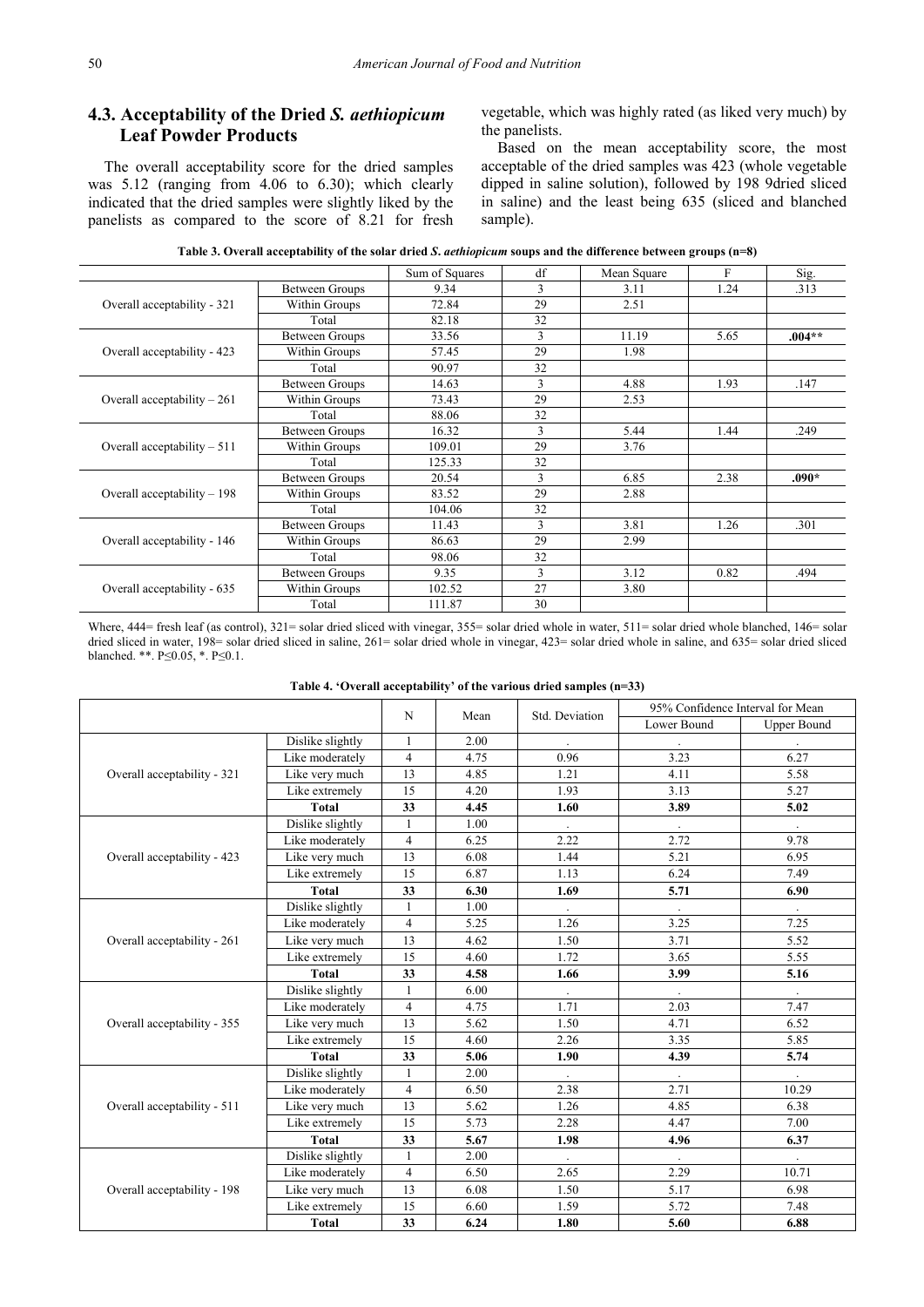|                             |                  | N  | Std. Deviation<br>Mean |      | 95% Confidence Interval for Mean |             |
|-----------------------------|------------------|----|------------------------|------|----------------------------------|-------------|
|                             |                  |    |                        |      | Lower Bound                      | Upper Bound |
|                             | Dislike slightly |    | 7.00                   |      |                                  |             |
|                             | Like moderatelv  |    | 5.50                   | 0.58 | 4.58                             | 6.42        |
| Overall acceptability - 146 | Like verv much   |    | 4.54                   | 1.05 | 3.90                             | 5.17        |
|                             | Like extremely   |    | 4.20                   | 2.27 | 2.94                             | 5.46        |
|                             | Total            | 33 | 4.58                   | 1.75 | 3.96                             | 5.20        |

Where, 444= fresh leaf (as control), 321= dried sliced with vinegar, 355= dried whole in water, 511= dried whole blanched, 146= dried sliced in water, 198= dried sliced in saline, 261= dried whole in vinegar, 423= dried whole in saline, and 635= dried sliced blanched.

| Table 5. Comparison of the attributes for the different flour sample |  |  |  |
|----------------------------------------------------------------------|--|--|--|
| with those of the fresh sample                                       |  |  |  |

| Sample | <b>Attributes</b>            | F - value | $\overline{P}$ - value |
|--------|------------------------------|-----------|------------------------|
|        | Colour                       | 1.32      | 0.287                  |
|        | Aroma                        | 0.68      | 0.612                  |
|        | Texture                      | 1.84      | 0.139                  |
| 321    | Thickness                    | 1.95      | 0.119                  |
|        | Taste                        | 0.77      | 0.555                  |
|        | Aftertaste                   | 1.93      | 0.122                  |
|        | Overall appearance           | 0.49      | 0.741                  |
|        | Colour                       | 2.01      | 0.120                  |
|        | Aroma                        | 3.51      | $0.019**$              |
|        | Texture                      | 1.56      | 0.205                  |
| 423    | Thickness                    | 2.07      | 0.101                  |
|        | Taste                        | 2.94      | $0.038**$              |
|        | Aftertaste                   | 2.76      | $0.039**$              |
|        | Overall appearance           | 3.92      | $0.012**$              |
|        | Colour                       | 1.23      | 0.321                  |
|        | Aroma                        | 1.48      | 0.236                  |
|        | Texture                      | 5.73      | $0.001**$              |
| 261    | Thickness                    | 1.58      | 0.119                  |
|        | Taste                        | 1.02      | 0.414                  |
|        | Aftertaste                   | 1.56      | 0.205                  |
|        |                              | 1.31      | 0.289                  |
|        | Overall appearance<br>Colour | 0.60      | 0.666                  |
|        |                              | 1.11      | 0.373                  |
|        | Aroma                        |           |                        |
| 355    | Texture                      | 1.51      | 0.221                  |
|        | Thickness                    | 1.05      | 0.411                  |
|        | Taste                        | 1.20      | 0.334                  |
|        | Aftertaste                   | 0.77      | 0.578                  |
|        | Overall appearance           | 0.23      | 0.920                  |
|        | Colour                       | 1.04      | 0.402                  |
|        | Aroma                        | 1.24      | 0.318                  |
|        | Texture                      | 5.78      | $0.001**$              |
| 511    | Thickness                    | 3.16      | $0.023**$              |
|        | Taste                        | 2.47      | $0.067*$               |
|        | Aftertaste                   | 1.27      | 0.305                  |
|        | Overall appearance           | 2.81      | $0.044**$              |
| 198    | Colour                       | 2.17      | 0.099                  |
|        | Aroma                        | 1.83      | 0.152                  |
|        | Texture                      | 2.42      | $0.062*$               |
|        | Thickness                    | 3.29      | $0.019**$              |
|        | Taste                        | 2.34      | $0.080*$               |
|        | Aftertaste                   | 1.30      | 0.293                  |
|        | Overall appearance           | 3.81      | $0.013**$              |
|        | Colour                       | 0.50      | 0.735                  |
|        | Aroma                        | 0.67      | 0.617                  |
|        | Texture                      | 1.44      | 0.244                  |
| 635    | Thickness                    | 1.65      | 0.185                  |
|        | Taste                        | 1.16      | 0.351                  |
|        | Aftertaste                   | 0.89      | 0.500                  |
|        | Overall appearance           | 1.05      | 0.402                  |
|        | Colour                       | 0.80      | 0.535                  |
| 146    | Aroma                        | 1.268     | 0.306                  |
|        | Texture                      | 1.197     | 0.337                  |
|        | Thickness                    | 1.515     | 0.218                  |
|        | Taste                        | 1.305     | 0.292                  |
|        | Aftertaste                   | 0.959     | 0.460                  |
|        | Overall appearance           | 0.990     | 0.429                  |

Where, 444= fresh leaf (as control), 321= dried sliced with vinegar, 355= dried whole in water, 511= dried whole blanched, 146= dried sliced in water, 198= dried sliced in saline, 261= dried whole in vinegar, 423= dried whole in saline, and 635= dried sliced blanched. \*\* Sig at 0.05; \*. Sig at 0.1.

A table showing the comparison of the means of samples for overall acceptability with the overall acceptability for the fresh vegetable sample.

The attributes for the fresh vegetable (which was ranked as the best) were as follows; colour 7.82; aroma 7.85; texture 7.09; thickness 7.15; taste\_8.33; aftertaste 7.88; overall appearance 7.97; and overall acceptability 8.21. [Table 3](#page-4-0) shows how the solar dried samples were scored (for overall acceptability only) in comparison with the fresh sample.

A comparison of 'overall acceptability' of the solar dried samples processed under different pre-treatment conditions is presented [\(Table 4\)](#page-4-1).

## **5. Discussion**

African leafy vegetables including *S. aethiopicum* are very useful in the diets of the population because they add variety into the human diet and contribute significantly to improving the food security situation [\[20\].](#page-8-3) Although Uganda is a home to many over  $600$  species  $[21]$ ; of these vegetables, their overall potential is hardly realized especially for purposes of food and nutrition insecurity mitigation. Majority of Ugandans do not actually consume adequate amounts of these vegetables to meet their nutritional needs [\[11\].](#page-7-10) Even of what is consumed, a large part (20-50%) of the nutrients are lost from garden to table [\[20\],](#page-8-3) either physically, biochemically or nutritionally; which in the end contributes to micronutrient deficiencies. In Uganda, anemia prevalence is estimated to be 49 % and 23 % in children and women respectively [\[22\],](#page-8-5) with the prevalence of iron deficiency being estimated at 2 to 2.5 times the prevalence of anemia. Vitamin A deficiency (VAD) affects 20 % of children and 19 % of women in Uganda. The general prevalence of zinc deficiency in Uganda is still not well defined, but is assumed to be high due to limited access to zinc‐rich foods.

*Solanum aethiopicum*, although rich in some of these micronutrients is known to undergo some deteriorative changes immediately after harvest that are undesirable to farmers and consumers [\[21\].](#page-8-4) These changes may be in terms of but not limited to colour, appearance and texture [\[23\].](#page-8-6) To reduce the effects of deterioration, and thus increase shelf life and promote availability of the vegetable in times of scarcity, these changes need to be controlled through processing techniques that can easily be promoted, adopted and used locally at home. Such techniques include pre-treatment and drying.

Pre-treatment, although not commonly used for *S. eathiopicum* has been used since time immemorial in the preservation of foods. Sodium bicarbonate (baking soda) has been employed in the cooking of vegetables, largely because of the decreased cooking time required and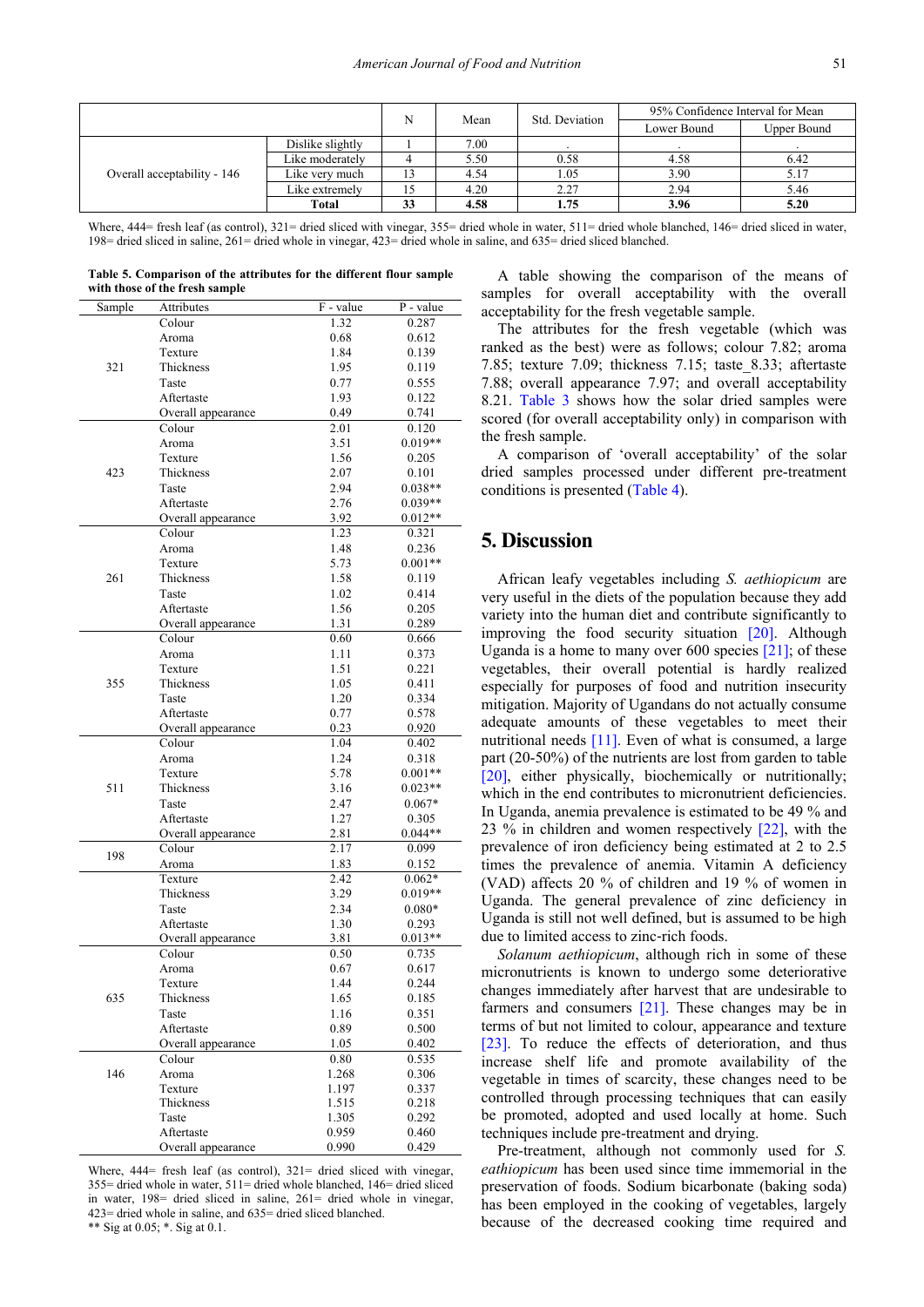because its use is attended by retention of the normal color of green vegetables (most especially *Vigna unguiculata*).

Drying of vegetables (particularly *S. aethiopicum*) is a new idea in Uganda, as vegetables are often consumed in their fresh unprocessed form. Uganda has been regarded as the food basket due to the high dietary diversity. The rainy seasons are usually characterized by production of plenty of vegetables, some of which go to waste due to lack of preservation techniques. Consumption of these vegetables is also high both in households and restaurants [\[4\],](#page-7-3) but often production surpasses consumption at this peak period. Vegetables are seasonal with high (30 - 40 %) post-harvest losses which can lead to high nutritional and economic losses [\[24\].](#page-8-7) One way of reducing high post-harvest losses and ensuring year-round availability is through processing of the vegetables into dried and value added products. Year-round availability and utilization of vegetables will improve micronutrient intake resulting in significant reduction in vitamin A, iron and zinc deficiencies in children.

Drying therefore allows one to choose the best and tastiest varieties that can be picked or bought fresh from the garden during the rainy season and preserve them for off-season use, bringing enjoyment when these are not available in the gardens, groceries or markets. Unlike canning in which precise instructions have to be adhered to, vegetable drying is flexible and decisions about the pieces/ sizes, mixtures and pre-treatments to undertake are personal. For this reason, such simple processing methods should be promoted and adopted by the local communities to ensure constant supply of seasonal vegetables.

## **5.1. Effect of Different Processing Techniques on Moisture Content, Vitamin C Retention and Phytate Content**

Moisture content is implicated in deteriorative activities in vegetables. From studies, it is revealed that *S. aethiopicum* has very high moisture content which ranges between 88.31±0.23% and 91.94±0.11% [\[25\]](#page-8-8) in the fresh leaves. African eggplant fruits generally have high moisture content (about 75%) and low dry matter. The moisture content of any food is an index of its water activity and is used as a measure of stability and the susceptibility to microbial contamination. However, the fibrous nature of the skin of eggplants makes it a bit difficult for microorganism to access. This high moisture content also implies that dehydration would increase the relative concentrations of the other food nutrients and improve the shelf-life/preservation of the vegetable[s \[25\].](#page-8-8) 

Studies also indicate that the amount of Vitamin C content of fresh leaves is high, ranging from 8-15mg/100g, [\[26\].](#page-8-9) Maintaining such a high content can be challenging especially while using the rudimentary methods of processing. In this current study, there was a significant reduction in vitamin C when the vegetables were cabinet dried and solar dried with a significantly greater reduction in the sample that was solar dried. This is probably because of the direct exposure of the solar rays (ultra violet rays) to the vegetables. Vitamin C undergoes faster oxidative deterioration especially in the presence of conducive factors such as oxygen, light, enzymes, moisture and metal ions [\[20\].](#page-8-3) Studies have also found that the phytate content in fresh leaves of *S. aethiopicum* is as

high as  $28.73\pm0.80$  mg/  $100g$   $[25.26]$ . The findings of this study reveal that the content of phytate is reduced with processing, following pre-treatment and drying irrespective of the methods used which enhances bioavailability of nutrients in the vegetable. This should be promoted in the communities to make better use of the vegetables

## **5.2. The Effect of the Different Drying Methods on Chemical Properties (Moisture and Phytate Content, Vitamin C Retention, and Catalase Activity) of**  *S. aethiopicum* **Powder**

Solar dried leaf powder contains a significantly higher amount of moisture content than hot air cabinet dried leaf powder. However, there was no significant difference in the percent moisture content between the two size reduction methods of whole and sliced, within the drying method. The leaf samples dipped in saline solution contained significantly higher percentage of moisture content followed by those dipped in plain water, followed by the blanched and then those dipped in vinegar contained the least amount of moisture content.

Hot air cabinet dried leaf powder generally retained more vitamin C content than the solar dried powder, irrespective of the size reduction method. Sliced leaf powder had significantly more vitamin C content than whole leaf powder, which seems to make slicing a better method of processing these vegetables. The powder formed from the dipped-in plain water leaf sample had the highest vitamin C content followed by blanched one. The powder from the dipped-in saline and vinegar leaf samples had the least amounts of vitamin C. Besides the high instability in pro-vitamin A and vitamin C under high conditions of heat, light, (Ultra violet radiation), oxygen, enzymes, moisture and metal ions, Osborne and Voogt [\[27\]](#page-8-10) also suggest reduced stability of these two compounds in aqueous state than in the dry state. It might explain why there was more loss of vitamin C in solar drying than in cabinet drying.

Phytic acid (PA) is the primary storage compound of phosphorus in seeds accounting for up to 80% of the total seed phosphorus and contributing as much as 1.5% to the seed dry weight. The negatively charged phosphate in PA strongly binds to metallic cations of Ca, Fe, K, Mg, Mn and Zn making them insoluble and thus unavailable as nutritional factors. It's often considered an anti-nutrient because it binds minerals in the digestive tract, making them less available to our bodies. In this study, there was no significant difference in phytate content between the hot air cabinet dried and solar dried samples.

Solar dried leaf powder contains more catalase than the hot air cabinet dried one. Sliced leaf sample contained significantly more catalase enzyme than whole powder, which promotes faster deteriorative action in the vegetables. A significant difference in catalase enzyme activity in the different pre-treatments of the leaf samples was also observed.

#### **5.3. Acceptability**

Sensory evaluation is considered to be a valuable tool in solving problems involving food acceptability [\[28\].](#page-8-11) It is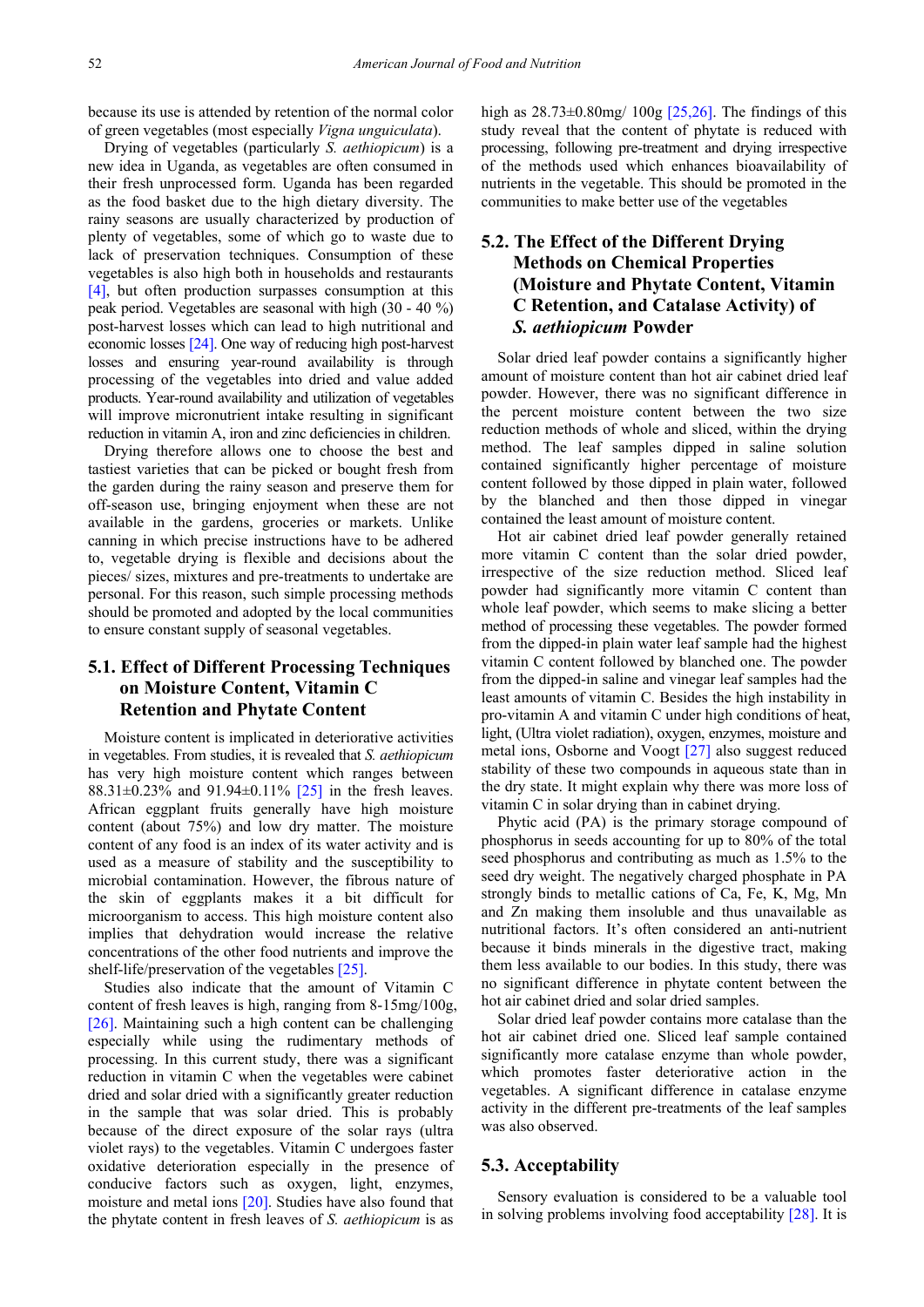useful in product improvement, quality maintenance and more importantly in new product development. Dried soups should therefore possess desired quality, representing dominant flavor and aroma of the ingredients used.

Overall acceptability for the eight samples indicated that they were liked (slightly) by the panelists, compared to the fresh sample of *S. aethiopicum*. This level of liking could be attributed to the nature of the product. Most vegetables in Uganda are consumed fresh and unprocessed. So because the panelists are familiar with the taste of the fresh vegetable, they were bound to rate it lower than the fresh sample.

The nearest of the samples in terms of acceptability showed that aroma, taste, aftertaste overall appearance were important factors that determined acceptability for the product. Colour is one of the most important attributes of vegetable products [\[29\],](#page-8-12) as it attracts consumers to a product and can also help in impulse purchases. In this study however, the green color did not seem to be a hindrance to acceptability. Aroma, taste and aftertaste however took precedence over colour where by, for the most acceptable sample and the one next, use of saline water could have served the role of preserving the aroma, taste and aftertaste of the samples. Saline water (salt water made from sodium chloride) is a compound that people use on a daily basis, and therefore once used on a new product, these attributes are not expected to deviate so much from the usual. This is likely to have caused the observed acceptability test results in the two samples, which were significantly comparable to those of the fresh vegetable sample.

## **6. Conclusion**

Pre-treatment of *S. aethiopicum* in saline solution, vinegar solution, blanching and plain water leads to reduction of catalase enzyme activity in the vegetable, pre-treatment also leads to reduction in the chemical properties of *S. aethiopicum* that include moisture content, vitamin C, and phytate. Fresh *S. aethiopicum* contains more catalase, more moisture content, more vitamin C and more phytate content than the pre-treated one. It can be concluded that; more catalase, more moisture content retention and more loss of Vitamin C content occurs in the solar drier than cabinet drier. Whole leaf saline pretreated leaf powder soup is highly rated compared to other dried soups. Therefore, the best method for production of dried *S. aethiopicum* powder is by slicing, dipping it in plain water and drying using a cabinet dryer. Considering local conditions where cabinet drying is not achievable, solar drying is advised using whole leaf, pretreated with saline water to promote preservation and consumption of the vegetable.

## **7. Recommendations**

Hot air cabinet dryers are expensive to venture and use may not be practically possible at the local level without research and initiatives to make them available. Technological innovations are therefore necessary to make these available to the rural poor for use in the production of dried products. Solar drying however, which seems to be a cheaper method comes with a compromise in the nutritional quality of heat and light sensitive nutrients like vitamin C. The recommended method of pre-treatment is therefore dipping whole leaves in saline solution, then subjected to hot air cabinet drying or solar drying in the absence of a cabinet dryer.

## **Acknowledgements**

This research was funded by PAEPARD project. There no conflicts of interest to be reported.

## **References**

- <span id="page-7-0"></span>[1] Dai, Q., Borenstein, A.R., Wu, Y., Jackson, J.C., & Larson, E.B., 2006. Fruit and vegetable juices and Alzheimer's disease: the Kame project. *Am. J. Med*. 119 (9), 751e759
- <span id="page-7-1"></span>[2] Schippers, R.R. 2000. African Indigenous Vegetables: An overview of the cultivated species. University of Greenwich, Natural Resources Institute: London, UK, 2000.
- <span id="page-7-2"></span>[3] Santos, P.H.S., & Silva, M.A. (2008). Retention of vitamin C in drying processes of fruits and vegetables-A review. *Drying Technology*, 26, 1421-1437.
- <span id="page-7-3"></span>[4] Naggayi, G. 2016. Vegetable Consumption and selected Micronutrient retention of Prepared and Cooked S*olanum aethiopicum (*L.). A case for Rubaga Division, Kampala. A dissertation submitted to the College of Agricultural and Environmental Sciences, Makerere University.
- <span id="page-7-4"></span>[5] Uusiku, N.P., Oelofse, A., Duodu, K.G., Bester, M.J., & Faber, M. 2010. Nutritional value of leafy vegetables of sub-Saharan Africa and their potential contribution to human health Review. *Journal of Food Composition and Analysis*, 23(6), 499-509.
- <span id="page-7-5"></span>[6] Food and Agriculture Organisation & International Life Sciences Institute. Preventing Micronutrient malnutrition: A guide to Foodbased Approaches, A manual for policy makers and programme planners. International Life Sciences Institute, Washington, USA.1997.
- <span id="page-7-6"></span>[7] Nwatarali, P.O., Acham, H., & Nakimbugwe, D. 2017. Acceptability, Nutritional Quality and Contribution of Vegetable-Enriched Products to Nutrient and Energy Requirements of School Children Aged 5 to 13 Years. *Food and Nutrition Sciences*, 2017, 8, 242-266.
- <span id="page-7-7"></span>[8] Argyropoulos, D., Heindl, A., & Muller, J., 2011. Assessment of convection, hot-air combined with microwave-vacuum and freezedrying methods for mushrooms with regard to product quality. Int. *J. Food Sci. Technol*. 46 (2), 333e342.
- <span id="page-7-8"></span>[9] Karam, M.C., Petit J., Zimmer, D., Djantou, E.B., & Scher, J. (2016). Effects of drying and grinding in production of fruit and vegetable powders*. Journal of Food Engineering* 188 (2016) 32-49.
- <span id="page-7-9"></span>[10] Rubaihayo, E.B., 1996. The diversity and potential use of local vegetables in Uganda [1996] (Kawanda Agricultural Research Institute, Kampala (Uganda).
- <span id="page-7-10"></span>[11] Kiremire, B.T., 2010. Effects of vegetable drying techniques on nutrient content: a case study of south-western Uganda. African *Journal of Food, Agriculture, Nutrition and Developme*nt AJFAND, Vol. 10: 5, 2010.
- <span id="page-7-11"></span>[12] Camire, M.E., Dougherty, M.P., & Briggs, J.L., 2007. Functionality of fruit powders in extruded corn breakfast cereals. *Food Chem*. 101 (2), 765e770.
- [13] Wang, C.L., Chen, Z.X., Chan, A.K.K. & Zheng, Z.C. 2000. The influence of hedonic values on Consumer behaviours. *Journal of Global Marketing* 14 (1): 169-186.
- <span id="page-7-12"></span>[14] Agona, J. A., Nabawanuka, J. & Kalunda, P.A. 2002. Market overview of the dried fruit sector in Uganda. National Post Harvest Programme/KARI. 1-5, 8-9
- <span id="page-7-13"></span>[15] Che Man, Y.B. & Sin, K.k., 1997. Processing and consumer acceptance of fruit leather from unfertilised floral parts of jackfruit. Journal of Food Science and Agriculture 75, 102-108.